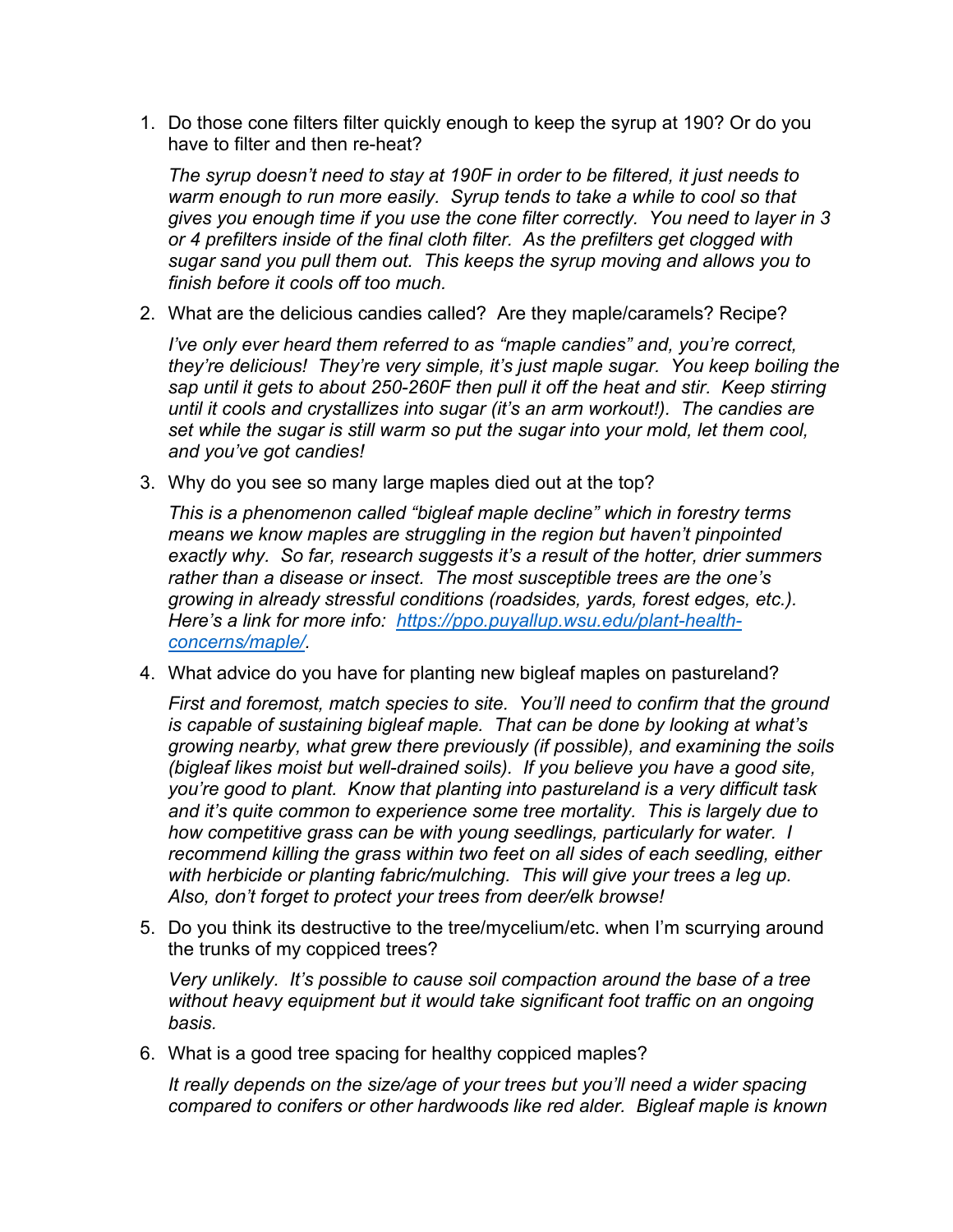for having a big spreading crown that takes up a lot of canopy space. In a *younger stand a healthy spacing might be 15-20 feet, then maybe up to 25 feet as the tree diameters get large (>20").* 

7. Is the UW or anyone else looking for more sites to study?

*Not for this season. It's possibly they may add some sites in the next season but*  I think they have a good array of sites now. I recommend signing up for the *Washington Bigleaf Maple Syrup Network in case there is a call for more sites [\(https://forestry.wsu.edu/nps/blmsyrup/\)](https://forestry.wsu.edu/nps/blmsyrup/).* 

8. UW or WSU was going to set up a blog, where one could learn from others' mistakes. Has that website been set up yet? If so, how to access it?

*I'm not aware of any intentions to create a blog but you may be referring to the Bigleaf Maple Syrup Network [\(https://forestry.wsu.edu/nps/blmsyrup/\)](https://forestry.wsu.edu/nps/blmsyrup/), which is an email list and is already up and running. If you sign up, you can submit questions, thoughts, experiences, etc. to the group and get a conversation going!*

9. I thought I read that maple leaves are dangerous to horses and goats. Is this true for certain maples or all varieties?

*I had not heard this before but I did some research and found this article: [https://extension.umn.edu/horse-pastures-and-facilities/are-maple-leaves-toxic](https://extension.umn.edu/horse-pastures-and-facilities/are-maple-leaves-toxic-horses)[horses.](https://extension.umn.edu/horse-pastures-and-facilities/are-maple-leaves-toxic-horses) It sounds like the fresh leaves are less toxic, but wilted and dry leaves may cause a problem.* 

10.Where is the best place to purchase materials/equipment?

*I've bought equipment from multiple suppliers and am yet to have a negative experience. Rather than suggest a specific company, I'll point you towards our Bigleaf Maple Syrup Resources page on our website [\(https://forestry.wsu.edu/nps/blmsyrup/\)](https://forestry.wsu.edu/nps/blmsyrup/). Scroll down and you'll see a list of suppliers.* 

11.What percentage of stems can you safely tap in a clump?

*It's less to do with a percentage and more to do with size. If all the stems are greater than 10", you can tap 100% of them. If you have a clump with stems that are an inch or two under 10" I recommend tapping every other or every third stem and rotating through them as you retap until they grow to 10".* 

12.The Bigleaf Maple flowers are edible... how? As pick-&-eat snack? Boiled? In salad? Other? [Kevin's note: attendees suggested salads, battered and fried as fritters, or just eat right off the tree but before they get to the fuzzy stage later in spring]

*Anyway you like them! That said, I like them most in salads. I've not tried them battered and fried but that sounds delicious too. They are definitely best when they are young and tender.* 

13.Should you remove the taps at 50 degrees F and wait until the next freeze?